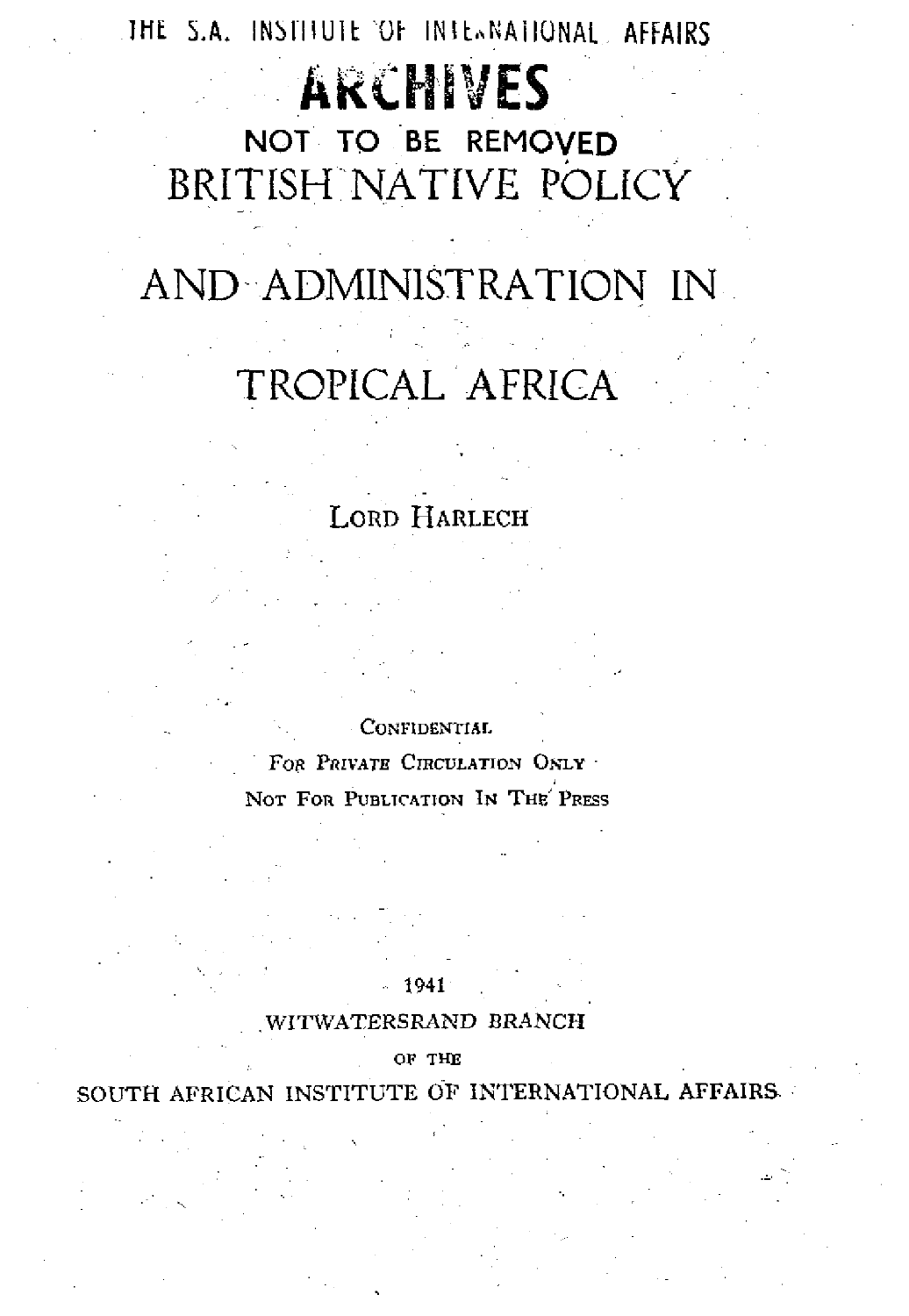# THE S.A. INSTITUTE OF INTERNATIONAL AFFAIRS<sup>2</sup> a\ 'L\* fig S V**V £** £ **3** NOT TO BE REMOVED BRITISH NATIVE POLICY AND ADMINISTRATION IN TROPICAL AFRICA

LORD HARLECH

An address delivered on 6 August 1941 to the Witwaterarand Branch of the South African Institute of International Affaire

*Copies of this address are obtainable from the Secretary* SOUTH AFRICAN INSTITUTE OF INTERNATIONAL AFFAIRS UNIVERSITY OF THE WITWATERSRAND, MILNER PARK **JOHANNESBURG**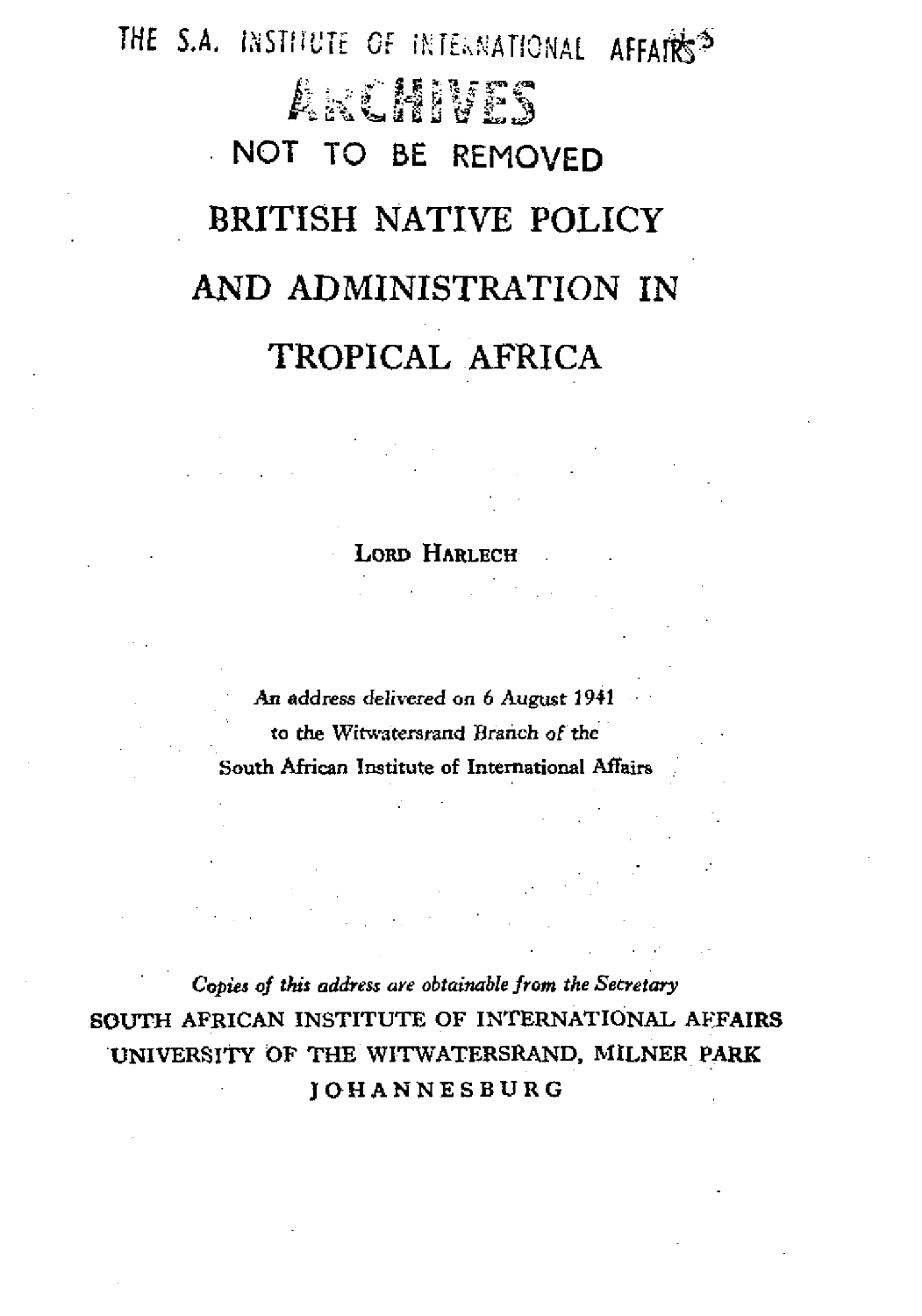### BRITISH NATIVE POLICY

### AND

### ADMINISTRATION

### IN TROPICAL AFRICA

THE SEPARATION in 1925 of the old Colonial Office into two distinct Departments of State, i.e. for Dominions and Colonies, was a turning point in the history of Great Britain's attitude to, and means of dealing with, the colonial dependencies. It meant that with the departure of the staff and work—involving most of the Secretary of State's personal attention—dealing with relations with the Dominions and the self-governing Colony of Southern Rhodesia, the Secretary of State for the Colonies and his remaining staff were able to concentrate on the problems of the Coloured dependencies of Great Britain for the first time in our history. This important change in governmental structure synchronized with the acceptance by the Government and by all parties in Great Britain of the conception of "trusteeship" throughout the non-self-governing Empire, not uninfluenced by the underlying ideas embodied in Article 22 of the Covenant of the League of Nations dealing specifically with the ex-German and ex-Turkish territories placed under "Mandatory" control.

With the exception of Gibraltar, Malta, Cyprus and the Falkland Isles—four dependencies inhabited by people of European race—the Colonial Empire of Great Britain was seen to be essentially a Coloured Empire with only a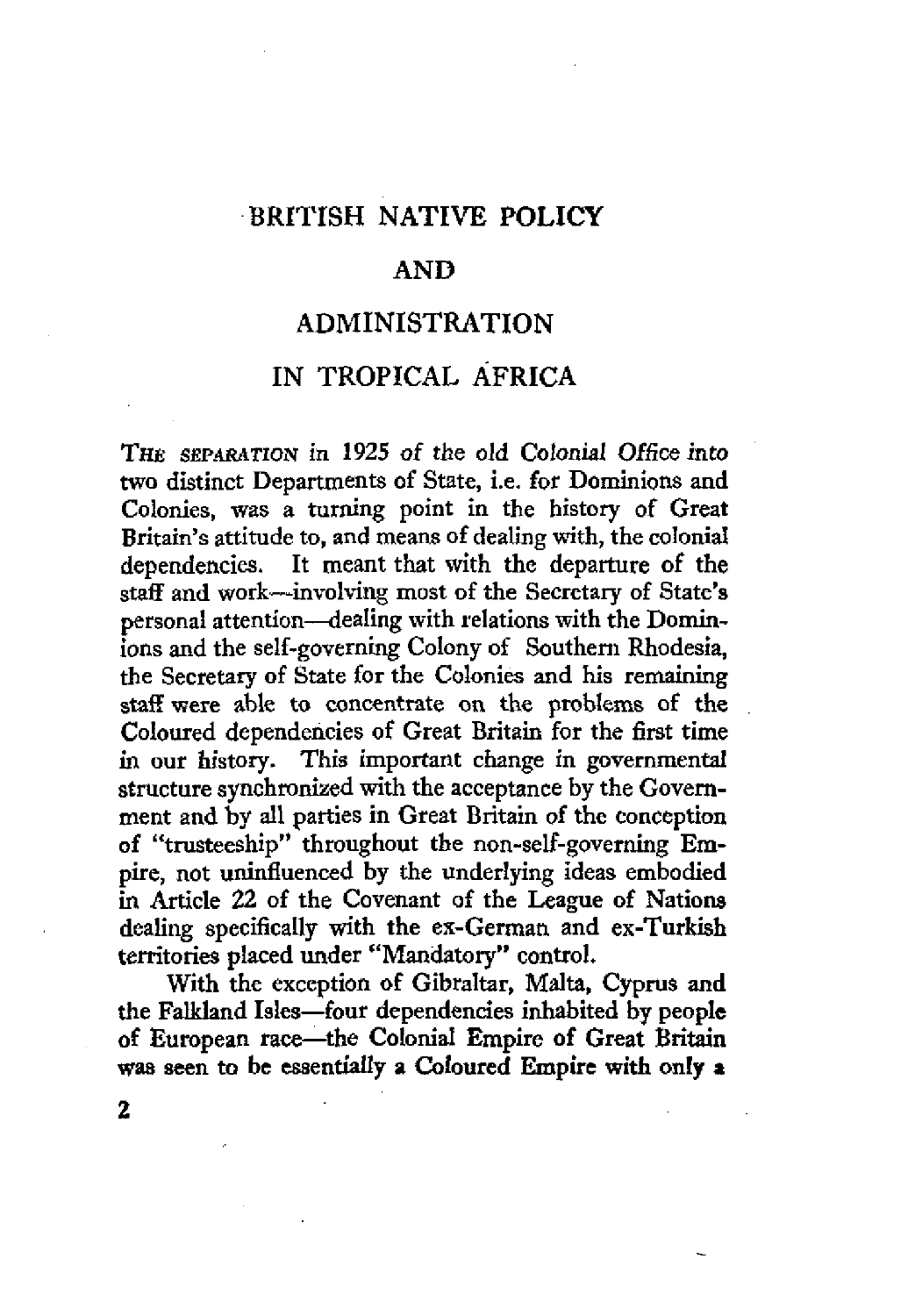few thousands of European colonists, whether settlers, planters, traders, missionaries or administrators, amid a population of some fifty-six millions of Africans, Asiatics and Polynesians. While in wealth, development and importance the Asiatic dependencies of the British Colonial Empire—such as British Malaya, Ceylon and Hong Kong—loom large, and Palestine and the Arab world focussed a great deal of the public attention of the world and of the Government, the broad fact remains that the numerically predominant element in the make-up of Britain's Colonial Empire, amounting to some 40,000,000 human beings, are African Negroes. These are distributed as to 25 millions in the four detached West African Colonies, 13 millions in the continuous block of territories between the Zambesi and the Southern Abyssinian frontier, and 2 millions in the West Indian group of colonies. These African wards of Great Britain live wholly in the tropics, and it is only in a few scattered highland patches in equatorial East Africa and the cooler islands of the West Indies, like Barbados, Bermuda and the Bahamas, that children of European race can ever be reared in good health. Whatever the progress of tropical medicine, I doubt whether the Equatorial belt can ever be anything but predominantly black man's country, or the number of Europeans with their children permanently resident therein, more than a few thousands all told. British West Africa is, and will remain, the blackest of Black man's country. Higher plateau altitude differentiates West from East Higher plateau altitude differentiates west from East Airica where the combination of lower temperature and humidity intersperses the basic Black man's country with patches where Europeans can make permanent homes. Of these, the Kenya highlands between 5,000 and 9,000 feet are the most important, and here, in addition to European immigration, there are even larger Arab and

 $\overline{\mathbf{3}}$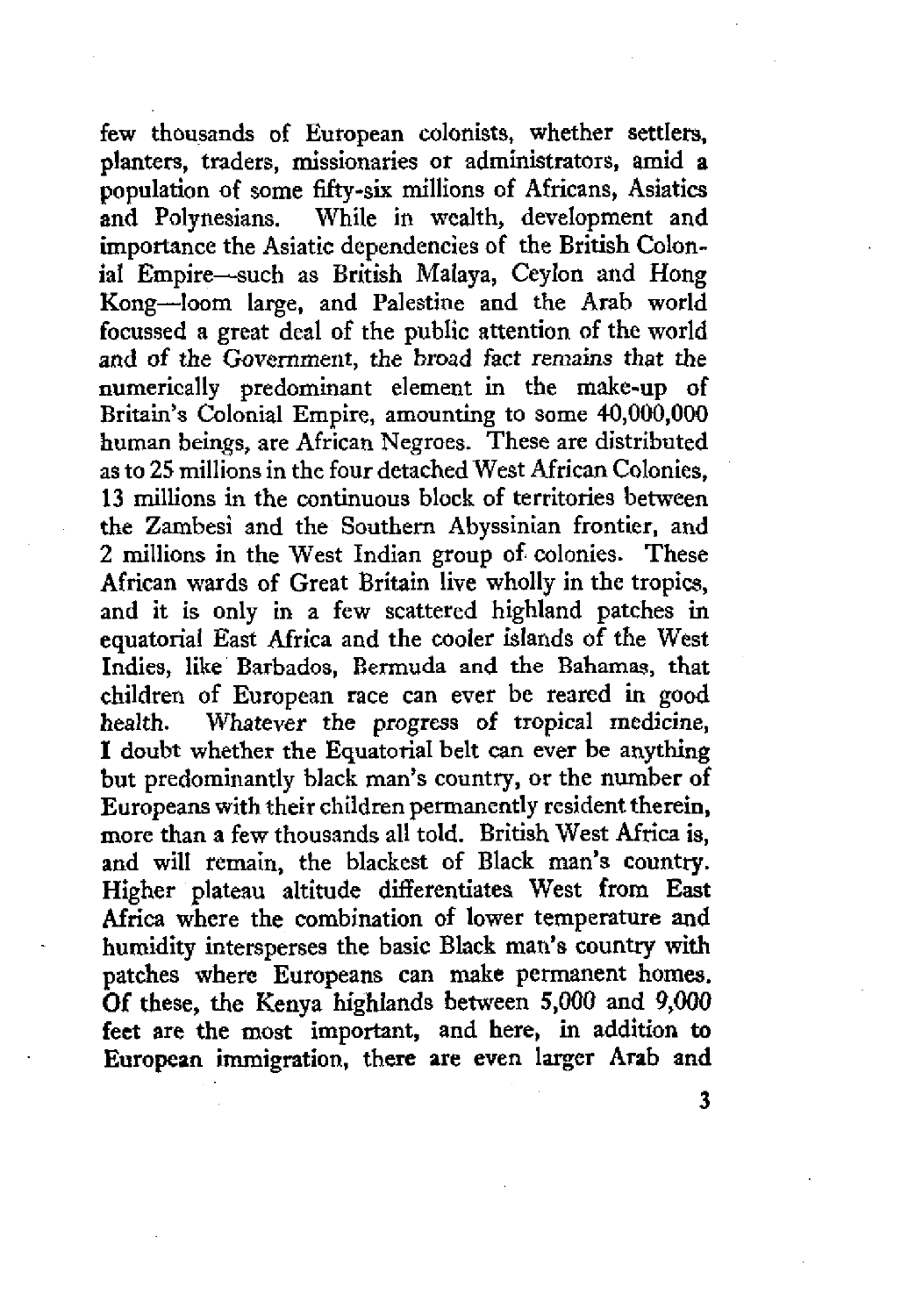Indian immigrant communities. The existence of racial admixtures—whether in East Africa or the West Indies obviously complicates the problems of African Native policy and administration at every turn. British West Africa is a straightforward and much easier job than the other blocks of predominantly African populations. Probably Trinidad is the most racially complex British Colony, with its French cocoa planters, its British and American oil industry, its large East Indian and Chinese populations, and its many Spanish South Americans, few of whom are pure Spanish, often having aboriginal American Indian as well as Negro and Spanish blood.

But it is not of race problems and race relations acute as they are in Palestine and even in Ceylon and Fiji —that I propose to speak to-night. I shall endeavour to isolate as far as possible recent developments in policy as regards the handling of the 40,000,000 human beings of pure African descent.

It has often been said, and with some justice, that Great Britain has never had a "Native" policy, and that each dependency has been permitted by Downing Street to develop autochthonously by "trusting the man on the spot", without any higher direction or philosophy, or any uniform method of administration laid down from London. There has never been a British Native policy—hitherto only a series of sometimes conflicting policies, even within the limit of a single dependency : the Gold Coast is still a case in point, where the system of administration in the "colony", in Ashanti, and in the Northern Territories protectorate is differentiated to a remarkable degree. But as far as Tropical Africa is concerned, there has undoubtedly developed since the last war a growing unity of policy and practice—summed up in the often loosely used words "Indirect Rule". Indirect rule originated under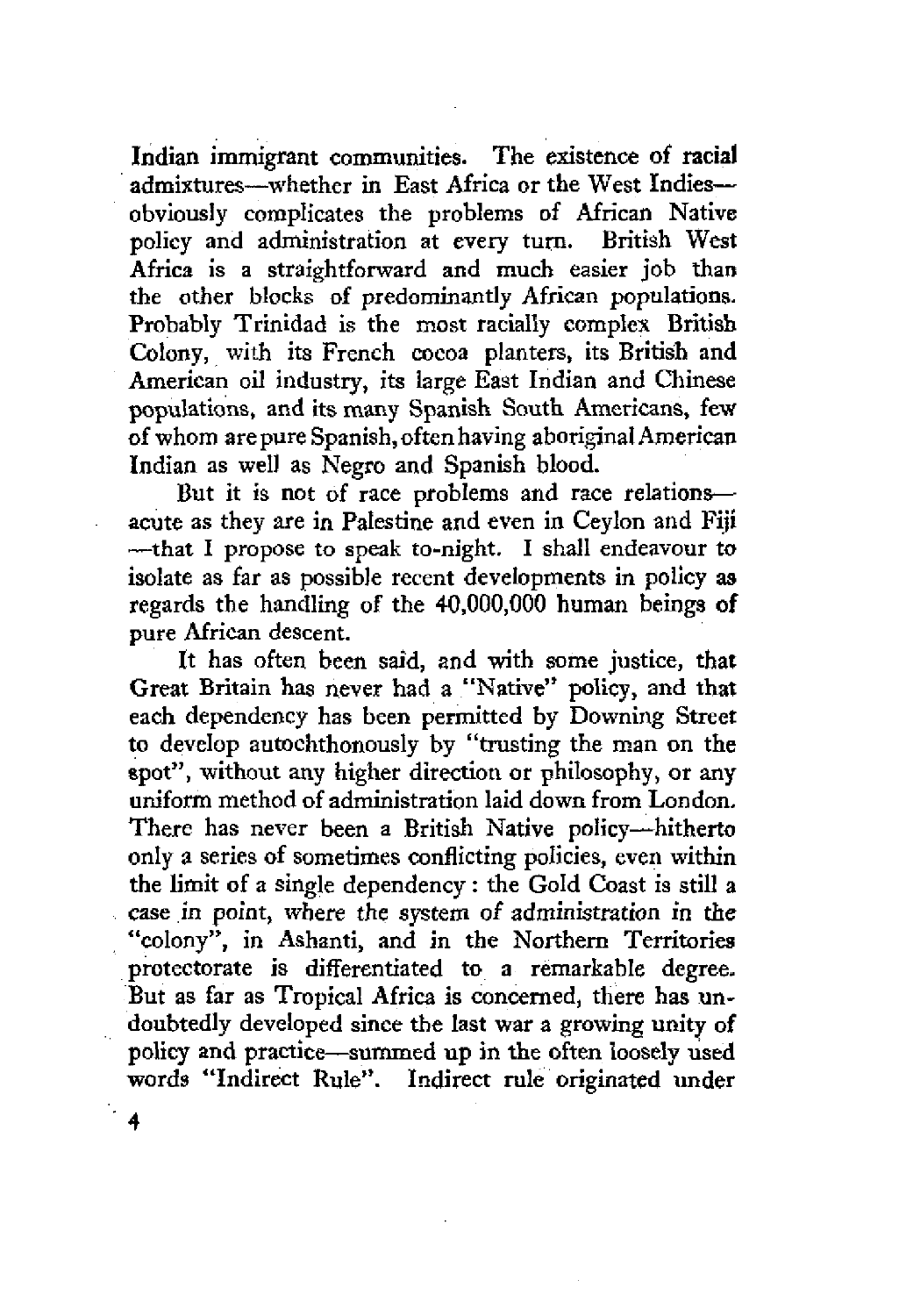Lugard in Northern Nigeria forty years ago, not from any consideration of deliberate policy but out of sheer local necessities. A great new block of long-established Mohammedan Emirates, governing nearly eight million Africans, had fallen suddenly into the power of a small handful of European conquerors under Lugard. Either we had to abolish the Emirates by military force and set up direct European administration, or we had to keep and use the Emirates for our purposes, including such purposes as the abolition of slavery and the slave trade on which the power of the Emirates had previously been based. It seemed fantastic, but strangely enough, it worked, and to-day several of the Emirates are now among the most progressive and modern Native Administrations in the world.

Lugard returned, after holding the governorship of Hong Kong, to become the first Governor of United Nigeria in 1914, just before the last war, and during his regime and that of his successor, Sir Hugh Clifford, the structure and practice of indirect rule as it had been evolved in Northern Nigeria was applied to the Yoruba Chieftainships of South Eastern Nigeria, such as Benin, Oyo, Abeokuta, and Ife. Beginnings were then made among the chiefless village community populations of South Eastern Nigeria by the establishment of Native Court districts, and regularized native courts performing petty sessional judicial work, and minor local Government administrative functions over groups of villages, by selecting headmen from among the more educated clan leaders to undertake responsibility.

The then Chief Secretary for Nigeria, Sir Donald Cameron, felt grave doubts about the trends of Nigerian policy as tending toward the evolution of a series of petty Native States similar to the Native States of India. In 1924, however, he became Governor of Tanganyika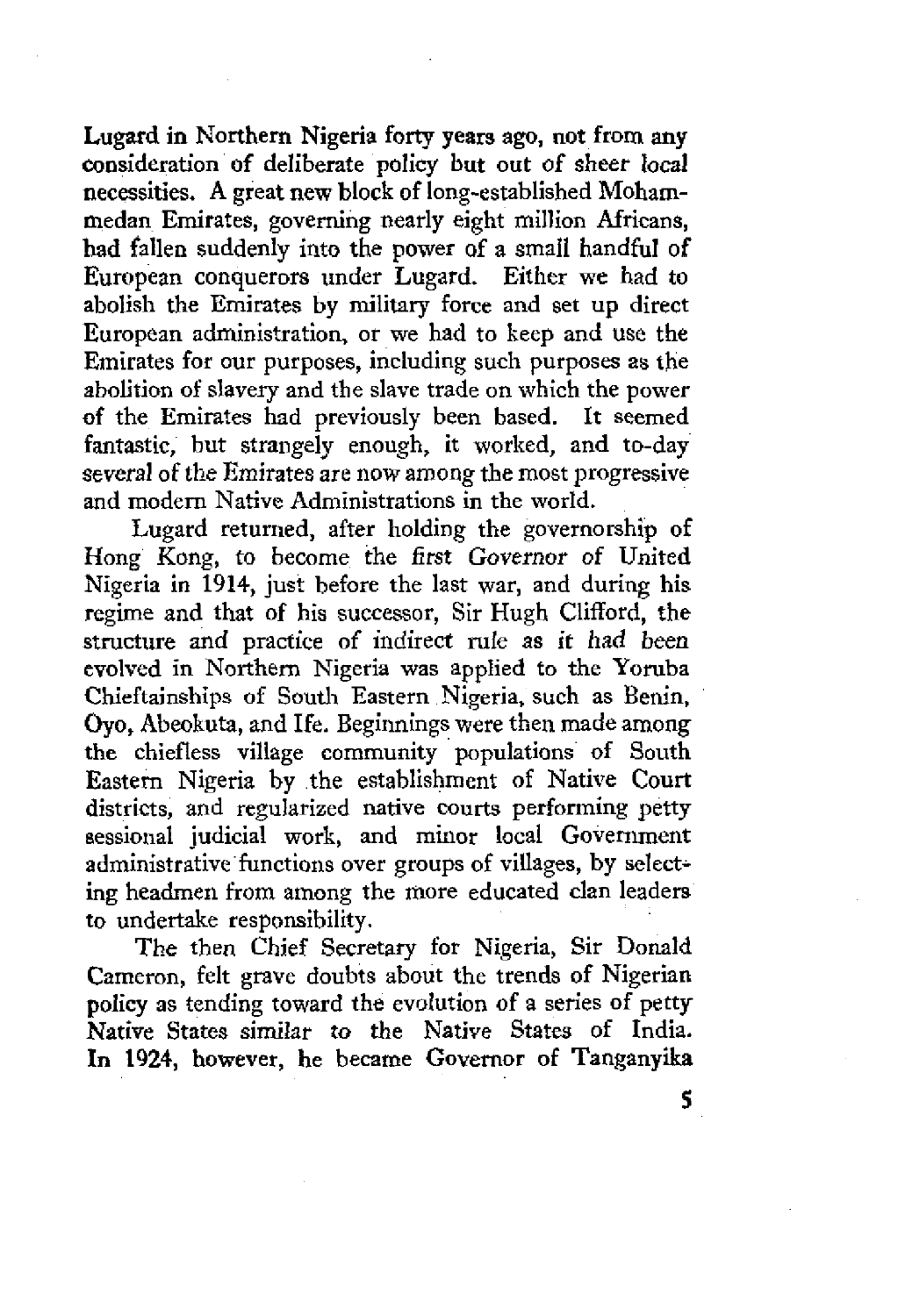Territory and, while holding that office, did more than any other recent Colonial Administrator to propagandize and develop "Indirect Rule" or, as he preferred to call it, "Native Local Government"inTanganyika and throughout tropical Africa. In fact, the Native Authorities Ordinance and Native Courts Ordinance which he passed for Tanganyika Territory have become the models on which similar laws have been enacted in many British territories, including the Sierra Leone Protectorate, the Northern Territories of the Gold Coast, Northern Rhodesia, Basutoland and Bechuanaland Protectorate. After five years as Governor of TanganyikaTerritory he returned to Nigeria as Governor, and in a series of important speeches, memoranda to Administrative and Technical officers, and despatches to the Colonial Office, he philosophized the theory and practice of indirect rule as now accepted by His Majesty's Government in Great Britain.

At this point I should perhaps say something about Uganda, where a regime having analogies to Indirect Rule, but really differing fundamentally, has been in operation ever since the Buganda Agreement of 1900. Uganda has been one of the most progressive and successful British Native Protectorates in Africa, however anomalous. Rightly or wrongly its policy has been to extend the peculiar Baganda system, which we found and entered into formal agreement to continue, to the other provinces and tribes of the Protectorate. In Uganda, there are, in effect, two parallel Governments, ours and the Native Governments, based on divisions of land, of revenue and administrative duties. The Native Governments at their best are seen in the Ancient Kingdom of Buganda and the adjoining, and almost equally advanced Eastern province of Busoga. The Baganda proper stand out as an example of a Christianized and well educated Native State under a single heredit-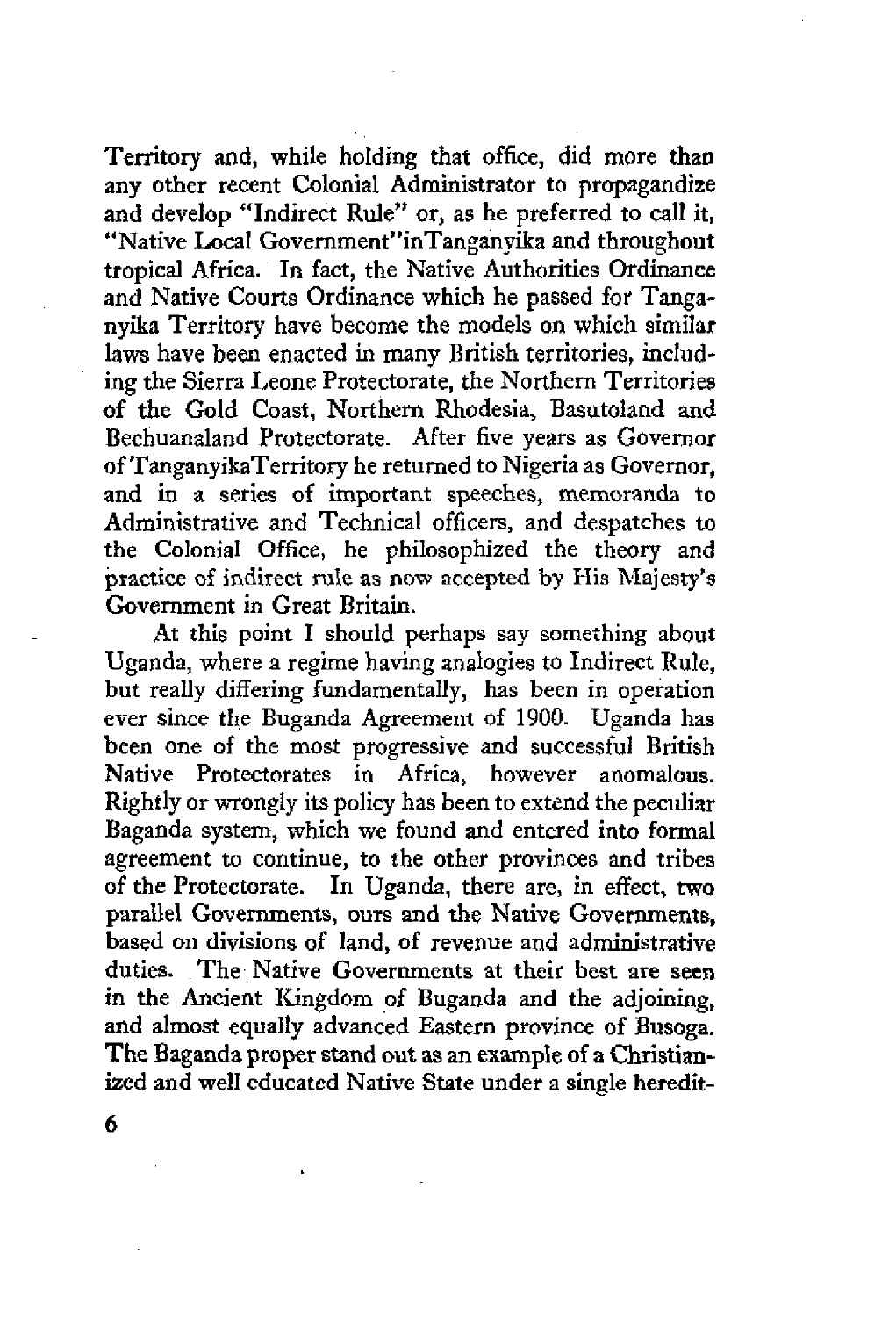ary Native Chief, the Kabaka; he has become more and more a titular constitutional monarch, in whose name his Ministers, the Lukiko (Native Parliament) and a hierarchy of County (Saza) and District (Gombolola) Chiefs administer a homogeneous Native peasantry who own no cattle and are essentially agriculturists living scattered, and not in kraals, on their holdings. The Ministers, Saza and Gombolola Chiefs are now non-hereditary, and are really a Native Civil Service drawn from the ranks of the more educated Baganda. The central Lukiko—consisting in the main of the Native Ministers and the 18 Saza Chiefs or their substitute representatives—have official lands called milos set aside in perpetuity for their support. They administer large revenues derived mainly from a defined share of all direct taxation, collected by them. These centralized revenues of the Lukiko finance the Native Courts, as well as sundry public works such as roads (other than main trunk roads maintained by the British Government), Native dispensaries, maternity and child welfare centres, etc. The proceedings, records and accounts of the Native Governments are supervised by the British Provincial Commissioner. Uganda is of course fortunate in cial Commissioner. Uganda is of course fortunate in having for some time possessed a hierarchy of good Mission schools in which English is taught early, and the educational schools in which english is taught early, and the equivalential  $\mathcal{L}^{\text{rel}}$ edifice has recently been crowned by the establishment of Makerere College which hopes to aspire at an early date to University rank and quality. Uganda has grown rich on  $1\frac{1}{2}$  million acres under Native owned and grown cotton. There is zeal for progress both material and moral, and no small "superiority complex" on the part of the Baganda  $vis-a-vis$  all other African Natives. Thanks to the educable. and progressive qualities of the Baganda and their example to their similar but less advanced neighbours, the work of the British Administrators there has been almost too light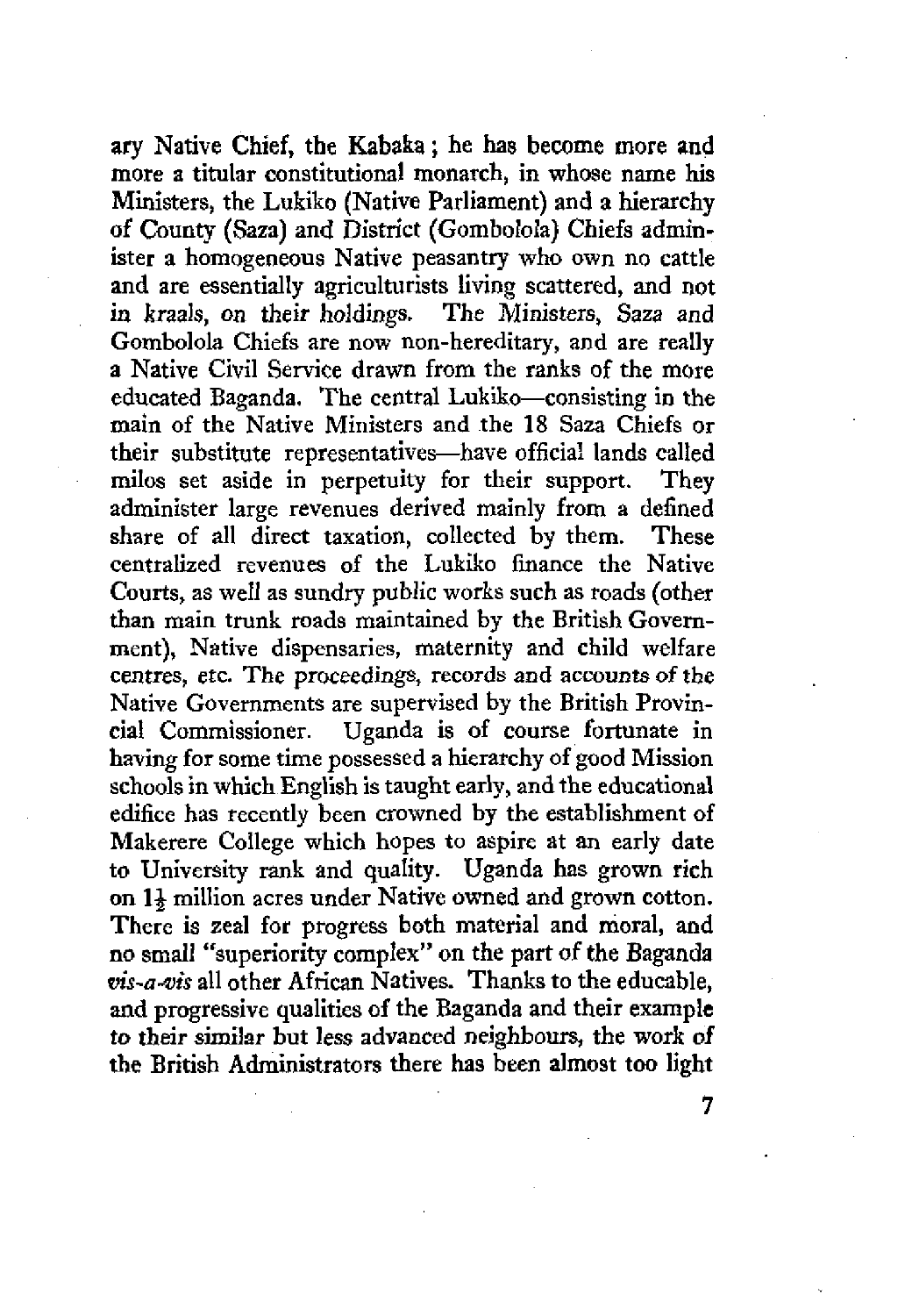and easy. Sir Bernard Bourdillon, now Governor of Nigeria and formerly Governor of Uganda, told me that though there were numerically more European-educated and advanced Negroes on the West Coast of Africa than in Uganda, he was of the opinion that the top few in Buganda and Busoga surpassed in ability, sense of responsibility, and capacity for government and progressive public service, any West African or West Indian Negroes he had hitherto met, with the possible exception of the late Dr. Aggrey (a Gold Coast boy educated in America).

I interpose this account of Uganda, which is unique, and which is often misquoted as conforming to the type of indirect rule developed by Britain in recent years elsewhere. But I should make it clear that successive Secretaries of State for the Colonies have set their faces against the spread of the Uganda system of parallelism to any other parts of tropical Africa. Cameronian indirect rule or Native local government admits no inherent rights, sovereign or quasi-sovereign, *on* the part of any Native authority whatsoever and it repudiates parallelism. Sir Donald Cameron made it clear in Tanganyika and Nigeria that Chiefs or other Native authorities become in effect agents of the British Government, carrying out such judicial and administrative duties as are specifically delegated to them, and always under adequate control and supervision by European administrative officers. The conception is, of course, based on the idea of using the existing structures of the indigenous African social order as an instrument of progressive local government in tribal areas. But, as Sir Donald so frequently stressed, the powers delegated to Native authorities must be used as instruments of progress in the interests of the governed and not as props to any feudal powers or privilege of Chiefs or of a particular class. Our trusteeship and "protection" is not a trusteeship for the preservation of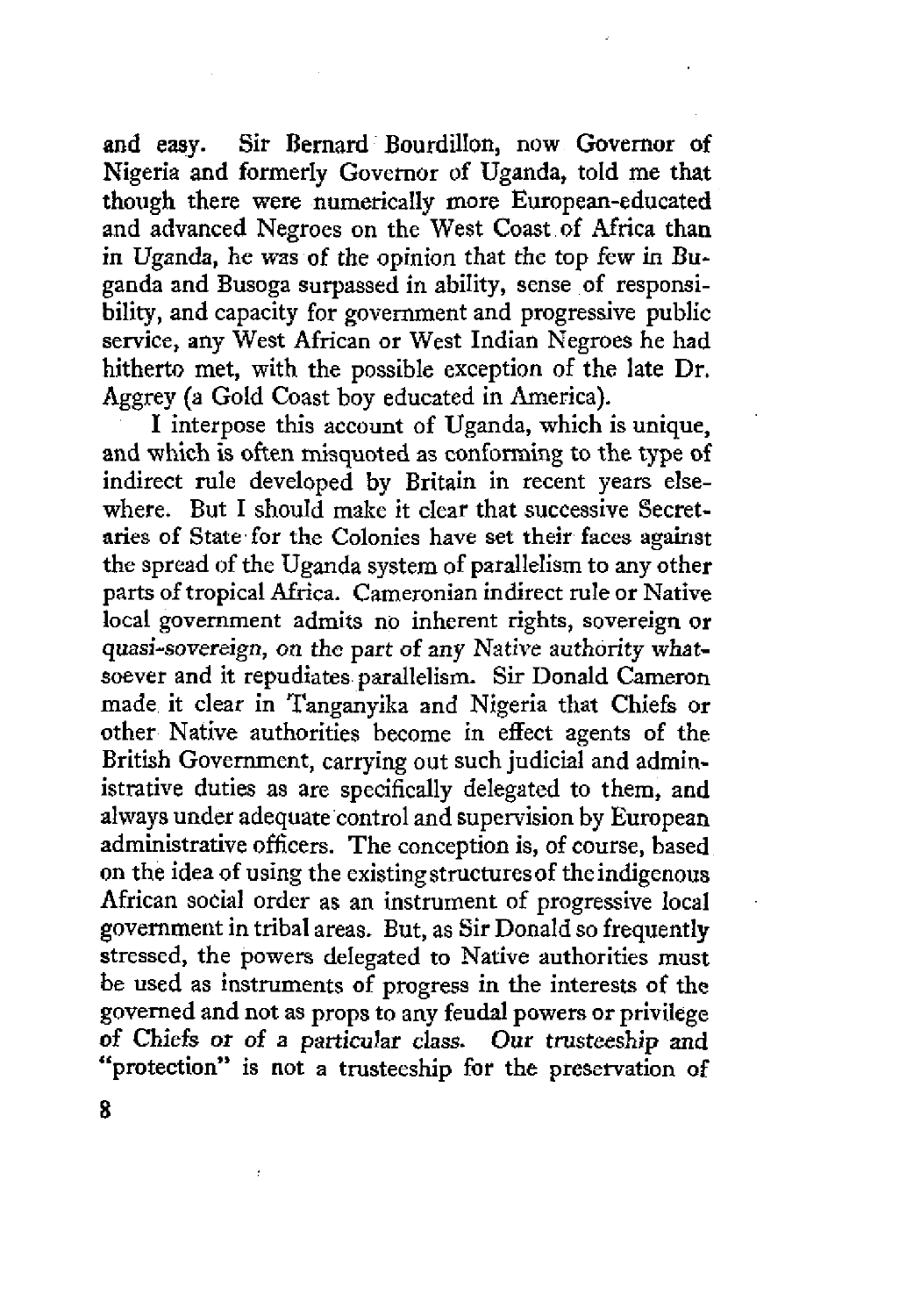any ancient Native order, but is a trusteeship for the whole people, and in particular for the subject masses. No social order is, or should ever be, static. Above all, our present conception of indirect rule or Native local government does not necessarily imply the existence or recognition of hereditary Chiefs. As I have said—in South Eastern Nigeria there are not, and never have been, chiefs such as are found in Bantu Africa. In Kenya, too, among the Kikuyu, though Bantu, the whole traditions of the tribe are radically different to the traditions obtaining in Uganda or Tanganyika Territory, and the Native authority among the Kikuyu must partake of the nature of a "Council". This applies equally to the non-Bantu Nilotic Kavirondo in Western Kenya.

One other point: practically all African Native societies are as yet far removed from the conception of any division between judicial and administrative powers and duties. In this connection it must be remembered that even in England itself in the local government authority outside the areas of incorporated municipal boroughs, judicial and administrative functions were combined in the Justices of the Peace acting in Quarter Sessions for many centuries, until the creation of the County Councils in 1889, only 52 years ago. From Tudor times till 1889 County Government i.e. local government for the smaller towns, villages and rural areas was, in effect, vested in those squires selected by the Lord Chancellor, on the advice of the local Lord Lieutenant, to hold Commissions of the Peace ; and in most cases, under our present English system the Clerk of the County Council continues to be Clerk of the Peace, i.e. the Clerk of Quarter Sessions and of the Lord Lieutenancy, the Lord Lieutenants being appointed for life or until called upon to resign by the Crown on the advice of the Prime Minister of the day.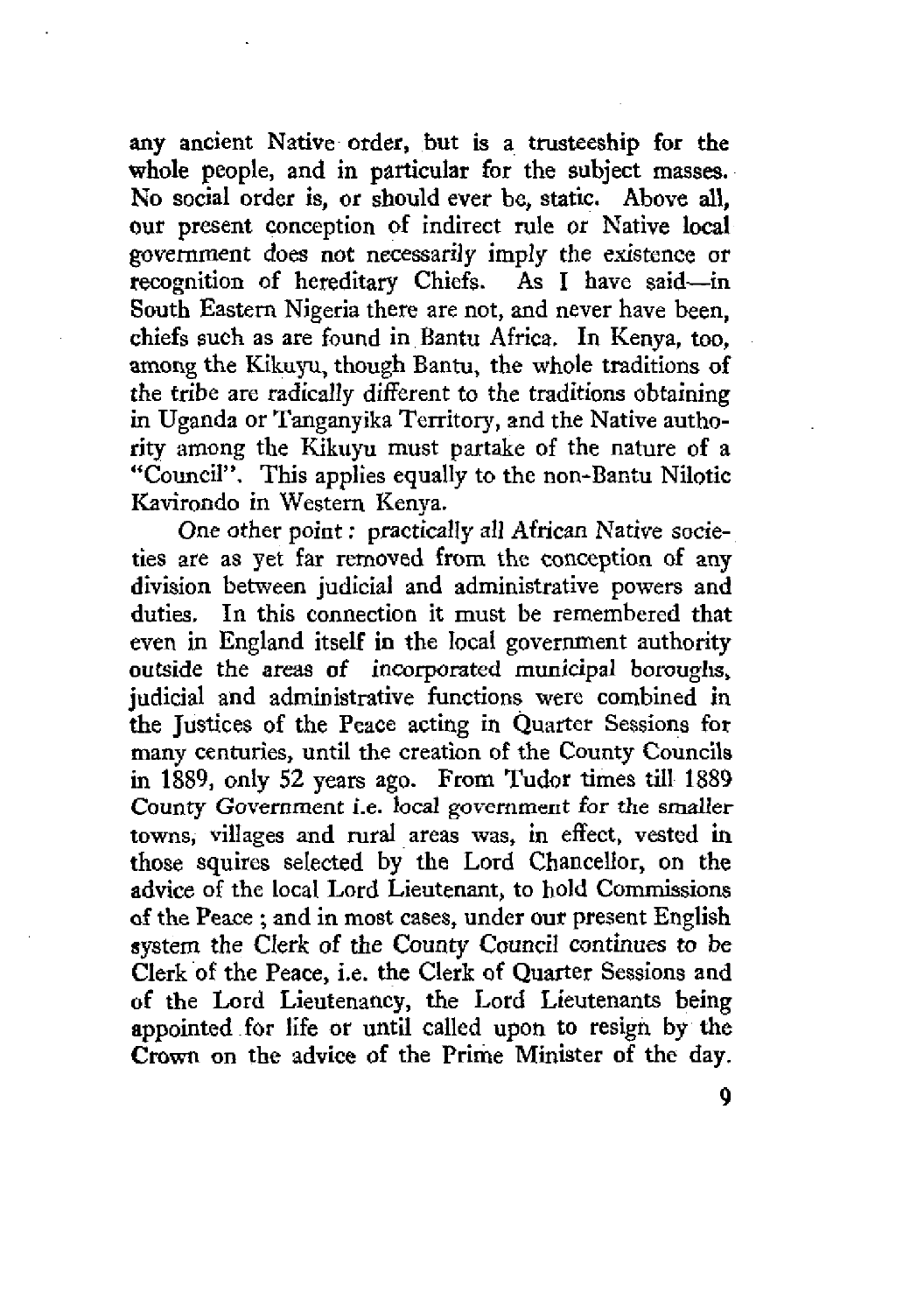In 1889 this system rightly gave way to a proper democratic hierarchy of local Government.

In African society I feel that for a long time yet judicial and administrative functions must be combined in the Native authority, whoever that Native authority is.

Lord Lugard and Lord Hailey have recently written that, in their view, the essence of indirect rule postulates the creation of regular Native treasuries receiving the fines exacted by Native Courts, a prescribed share of direct taxation and the sundry local government revenues. The accounts, both of income and expenditure of Native Treasuries, must obviously be subject to Government inspection and audit, but within the capacity of their revenues the Native authorities should be permitted pretty wide discretion as to the objects of expenditure, and real decisions should be taken by them and not by the European administrative officers. Costs of local government administration, Native staff and fixed salaries of Chiefs or other functionaries should be charges on such Native Treasuries. It should be an essential point of policy to commute or abolish all irregular customary exactions on their people by the Chiefs, who naturally must have regular salaries to enable them to take the position and perform the duties assigned to them.

All these concepts necessarily involve the Native Chiefs or other Native authorities becoming, in effect, the agents and, in fact, the servants of the Government. This is what they have become in most parts of Tropical Africa, and, recently, in the Bechuanaland Protectorate, and are now in process of becoming in Basutoland. But in the Gold Coast Colony (other than Ashanti and the Northern Territories of the Gold Coast) and in Swaziland, the Chiefs are still in semi-independent, uncontrolled and entirely irregular positions, both as regards their judicial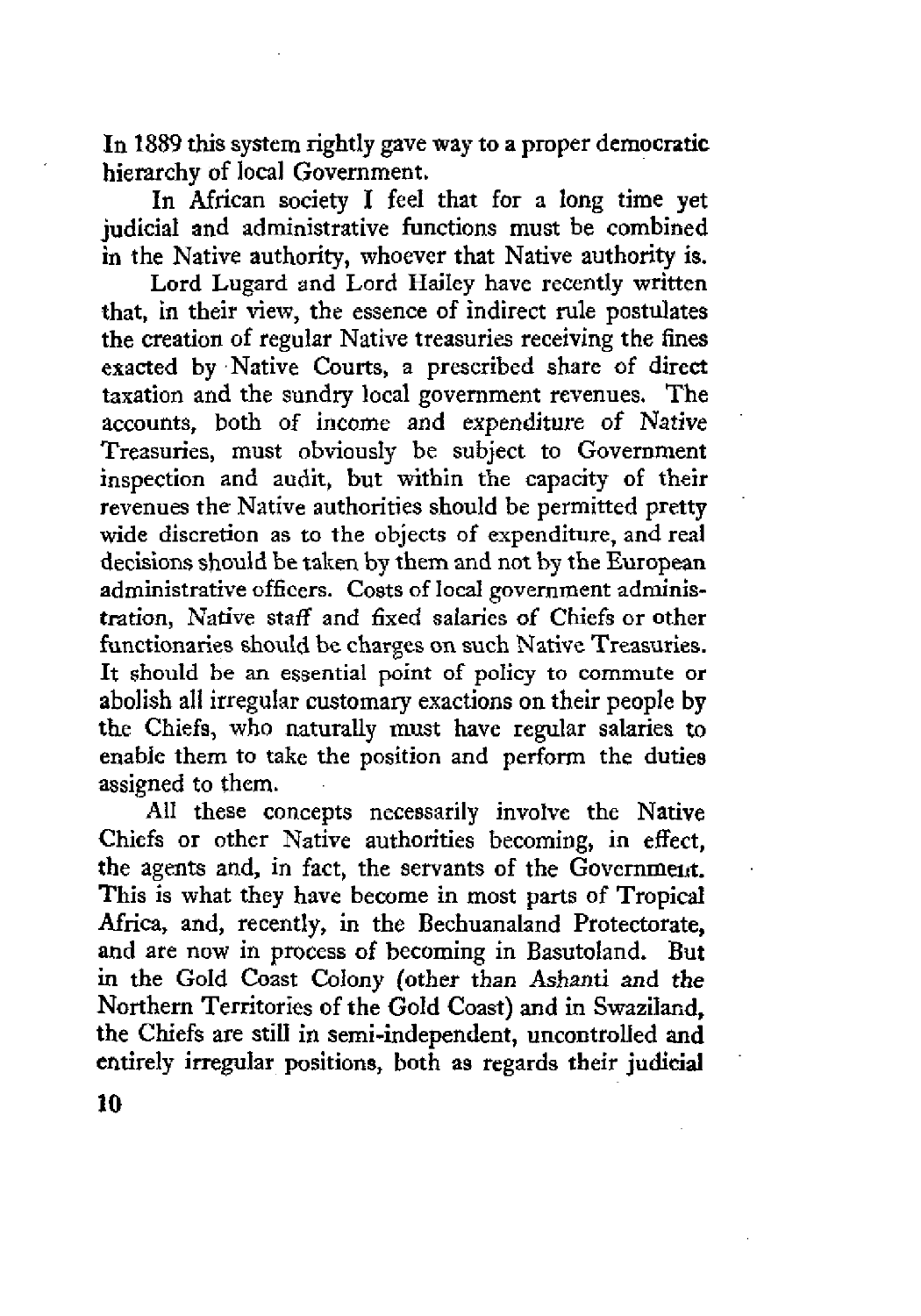and administrative powers and in the use of revenues or fines taken by them from their people. In Swaziland at present there is no Native Authorities Proclamation and no Native Courts Proclamation. Native Courts exist, but the Government of Swaziland has no control over them or' over the exactions imposed by the numerous Chiefs who put the money into their own pockets or seize the cattle of their people, and are, in some cases, selfish, oppressive and reactionary. Swaziland is to-day the worst-surviving example of the evils of "parallelism" left in the British Empire.

Another aspect of the problems arising out of recent developments in indirect rule concerns the functions and relations between the various European civil services. A consequence of indirect rule is to concentrate responsibility in the District Commissioners of the colonial administrative service, as the co-ordinators of all the technical departments operating in Native areas—e.g. Agricultural,, Educational, Public Works etc., as the essential link between, all aspects of European administration and the Native local government authority. In many cases, too, the collection of all Native direct taxation is now done by the Native authority and not by the European District Officers. While the right of appeal continues from the Native Courts to the District Commissioner's Court, the Court work of European officials has been immensely lightened, enabling them to find more time to act not only as the general eyes and ears of Government, but also to act—preferably in the background—as the confidential counsellor and adviser of the constituted Native authority. The more the administrative and political (and the less the magisterial) functions of the District Commissioner can be emphasized, and the less openly they play their part in guiding the Native authorities, the better. In the Northern Nigerian

H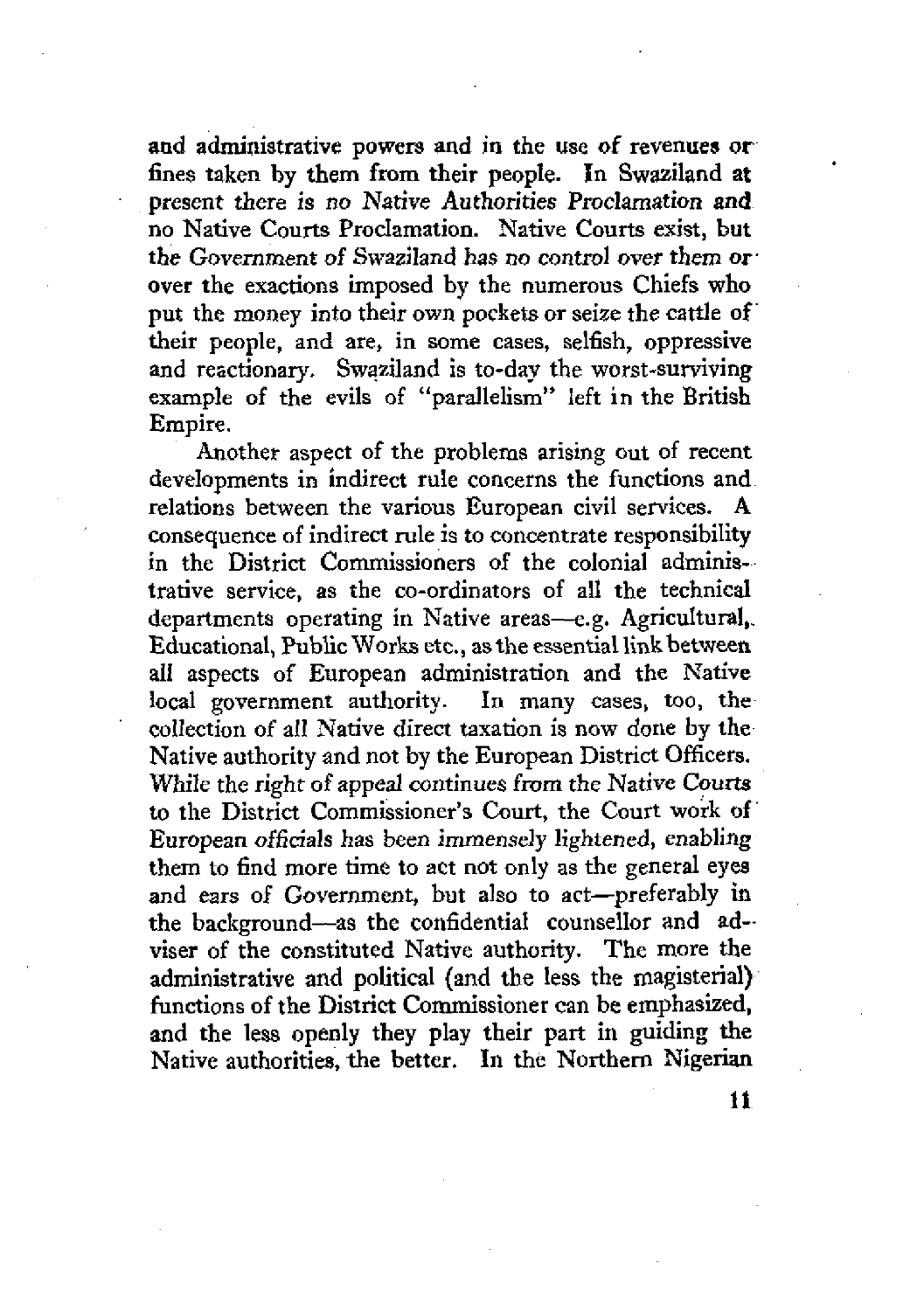Emirates it is now the regular practice for exchanges of views and discussions on all local government matters to take place between the Emir and his principal functionaries on the one hand and the British Resident and his staff on the other. These private meetings are held each week, alternately at the Resident's and the Emir's office. *•Coram pvblico* decisions go forth from and by the Native authority.

Another problem is the absorption into the work -of the Native authority and employment by it of the "educated" Native irrespective of his hereditary position. As I have explained, this problem does not arise in Uganda where it is, in effect, provided for, but it arises everywhere where "Native Custom" remains wedded to the principles of heredity. As in the Middle Ages in Europe, so in African society, and particularly in Southern society, hereditary right still looms large as the major sanction behind all authority and leadership. The absolute right to succession to Chieftainship by an often complex and strict Native custom based on animistic religious conceptions, is perhaps our greatest stumbling block to progress. In the Protectorate (interior) of Sierra Leone this led the Government to establish a special and not inexpensive school exclusively for the sons of Chiefs, but has given rise to the problem of absorbing those sons of Chiefs who do not in fact eventually become Chiefs, and leaves unsolved the absorption of the educated African of humbler parentage into the service of the Native Authorities.

In Northern Nigeria, where the influence of Islam and of pre-existing Hausa society has been to diminish the claims of the absolute hereditary right of an individual, the choice of succession to an Emirate is made by the Wazir and other principal Native functionaries from the Emirate family—a fairly large reservoir to select from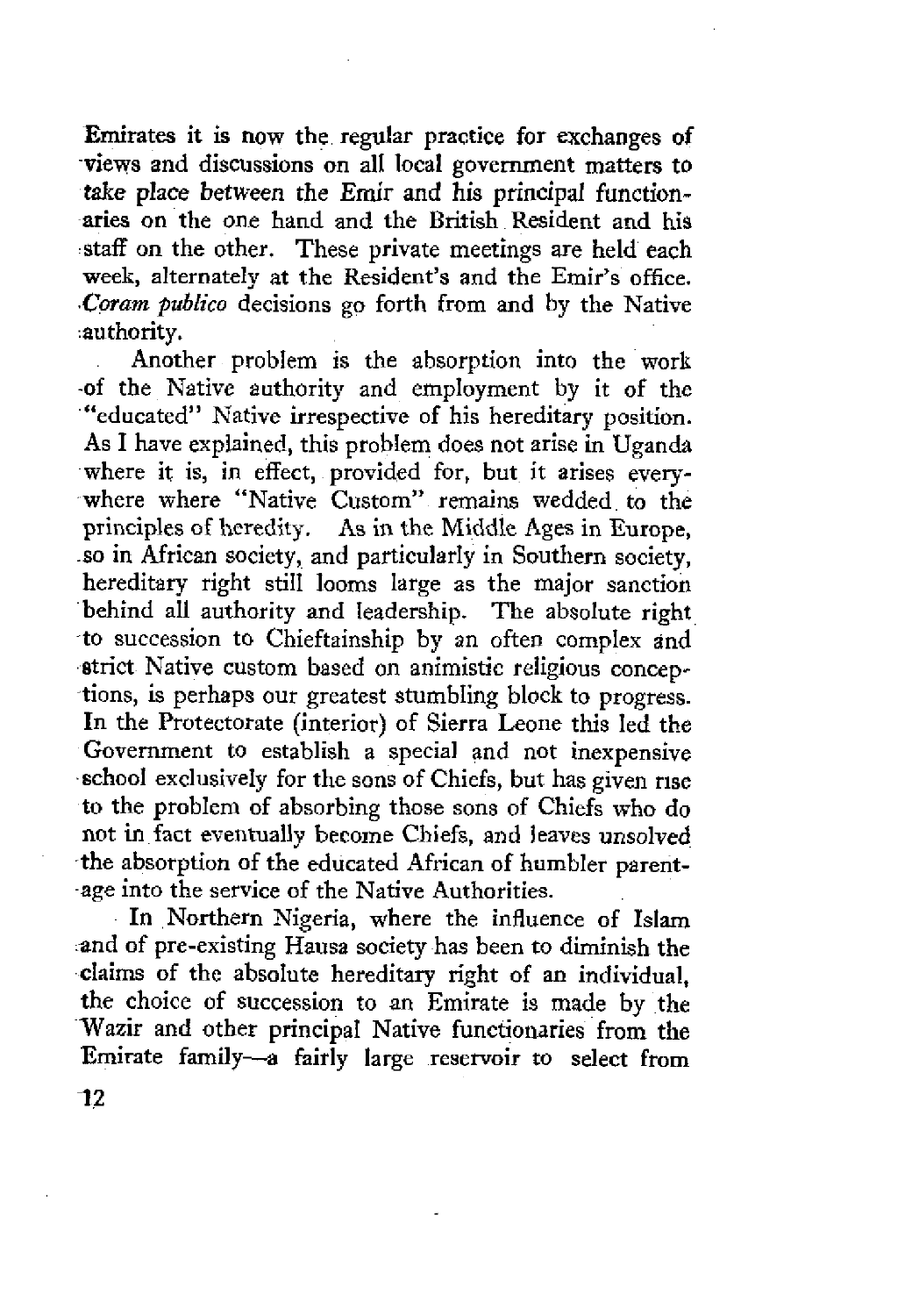usually, owing to polygamy and a dim pre-Islamic tradition of succession through uncles. Further, the deposition of an unsatisfactory choice can there be "arranged". When I was in Sokoto—and the Emir of Sokoto is *primus inter pares*of all the Emirs of Nigeria—the then Emir was "unsatisfactory" and was conveniently got rid of by the leading Native ministers with the assured support of the British Government on a somewhat casuistical charge of "heresy".

Even in Bantu Tanganyika I know of examples of a capable man without any hereditary claim being virtually elected by the Councillors and by public acclamation, and the support of the local District Commissioner, to fill a vacancy caused by the death of the old reactionary Chief. The least we can do is to take power—even if seldom exercised and then whenever possible with the support of public opinion—to depose, and to "recognize" or "refuse to recognize" any Chief at our will. We cannot, and should not, expect perfection ; and in Native Africa, if we are to train the Native in responsible local and eventually responsible self-Government *of* some kind or other we must effect transition from the old order. In all this we must remember that before the Pax Britannica was established, hereditary right was frequentlyand successfully challenged in African society by violence. It is wrong to stratify and conserve an indigenous social order at the particular point where we intervened, and in fact, became "responsible"

This problem of the danger of strict hereditary right is illustrated in the most recent report of the Chief Native Commissioner for Southern Rhodesia. He writes: "the collateral system of succession followed by the Mashona people has grave disadvantages, but customary hereditary right *to* succeed cannot be lightly dismissed, but frequently results in the appointment of men long since past their prime and incapable of taking an active or adequate and

*n*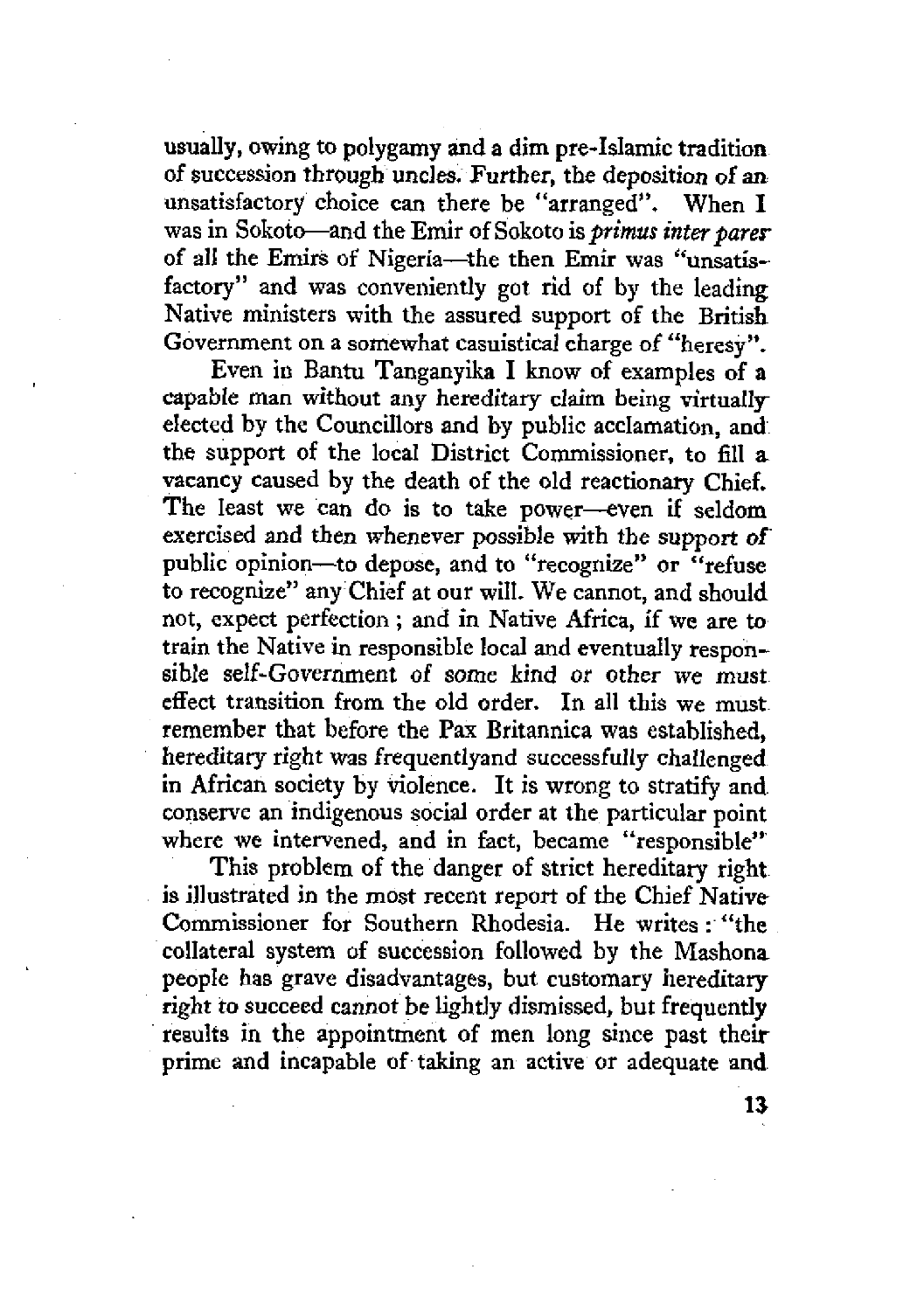progressive part in the Native administrative system". Swaziland and to some extent Basutoland suffers from the undue importance given by the mass of the Natives themselves to precise hereditary descent. While observing the necessity for a policy of gradualness we must envisage a deliberate diminution of the right to political and administrative power by mere physical descent, if the African Native is to progress socially as well as individually. Feudalism was a long time dying in England and did not finally perish till Richard was deposed and slain on Bosworth field by Henry Tudor, the grandson of an obscure Anglesey squire. The survival value of any hereditary aristocracy can only be assessed by the degree in which it continues worthily to perform public duties in the interests not of itself, but of the mass of the people. Doubtless, England did not finally abandon the conception *of* "Divine right" until the revolution of 1689, but the germ of our modern conceptions and practices goes back to Magna Charta and the foundations of Parliament in the 13th. century. Bantu social order must evolve or perish. It is better that it should choose the former.

What is the conclusion of the whole matter ? We want to train Africans up to our moral conceptions of the duties and obligations of Government and of authority, however constituted, rather than merely to preserve the rights of any governing class. We want to train Africans in the practice and difficulties of twentieth century government, and to train them not by precept but actually by experience in the job. We desire to set no bounds or limits to proved capacity—to produce a good batting as well as a bowling side. The educated African can become too easily a purely destructive critic of Government—a professional politician and agitator—whereas we want him to take his share in executive and practical responsibility.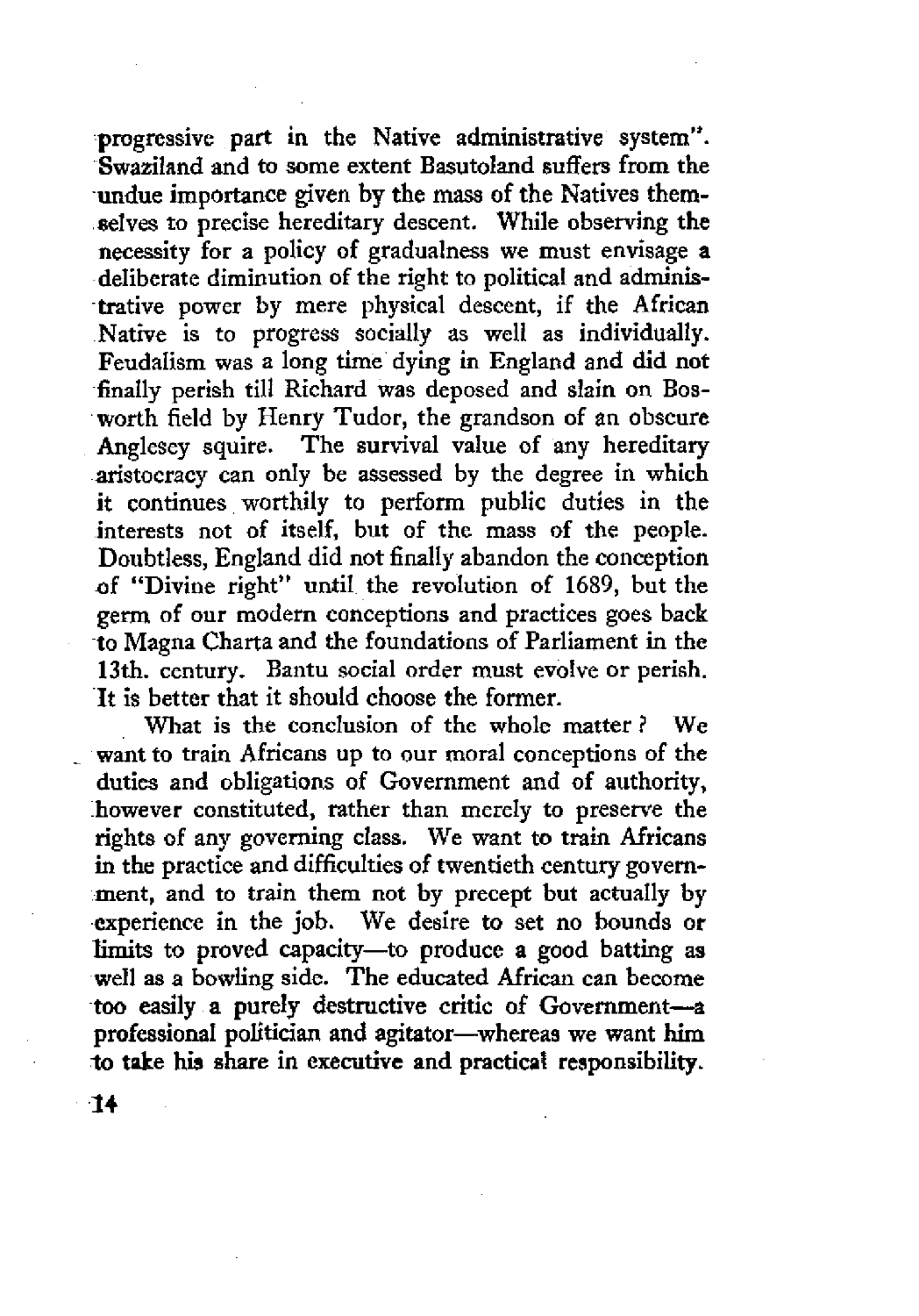In England, responsible democracy began in the towns and cities, among the freemen and burgesses of the incorporated boroughs. It developed much more slowly in the rural and country population, and Native Africa is, in the main and in its millions, still a rural and country rather than an urban society. To hasten our democratic ideas in advance of the actual spread of universal education—of girls as well as boys—is to court disaster. In Portugal, democracy was based upon a population seventy per cent, illiterate ; after a trial of twelve years, when there were no less than forty successive corrupt and ineffective governments, it proved a disastrous and retrograde failure. The best training in Government is its actual practice, and my belief in democracy in England has been recently fortified by my contact with the vigorous municipal and local government democracy of the West Riding of Yorkshire, where, by the empirical process of trial and error in local government and the conduct of industrial negotiations, the virtues of compromise and effective practical democracy based on individual character and human values can be seen in vigorous and active life.

Indirect rule in Tropical Africa must therefore be seen, not as an end in itself, but as a means to distant ends—a stage in the evolution not merely of Native government, but of Native society itself. It admits the inevitability of a policy of gradualness, but it provides the basis of dynamic growth. Not all tribes need have the same powers or evolve at the same pace or even on the same lines as its neighbours. It admits that we are out to evolve a better African and not merely an European imitation. The British shrink instinctively and I believe rightly from the French policy of complete assimilation. We wish to preserve the distinctive traditional, cultural and social values of the non-British races with whose future through